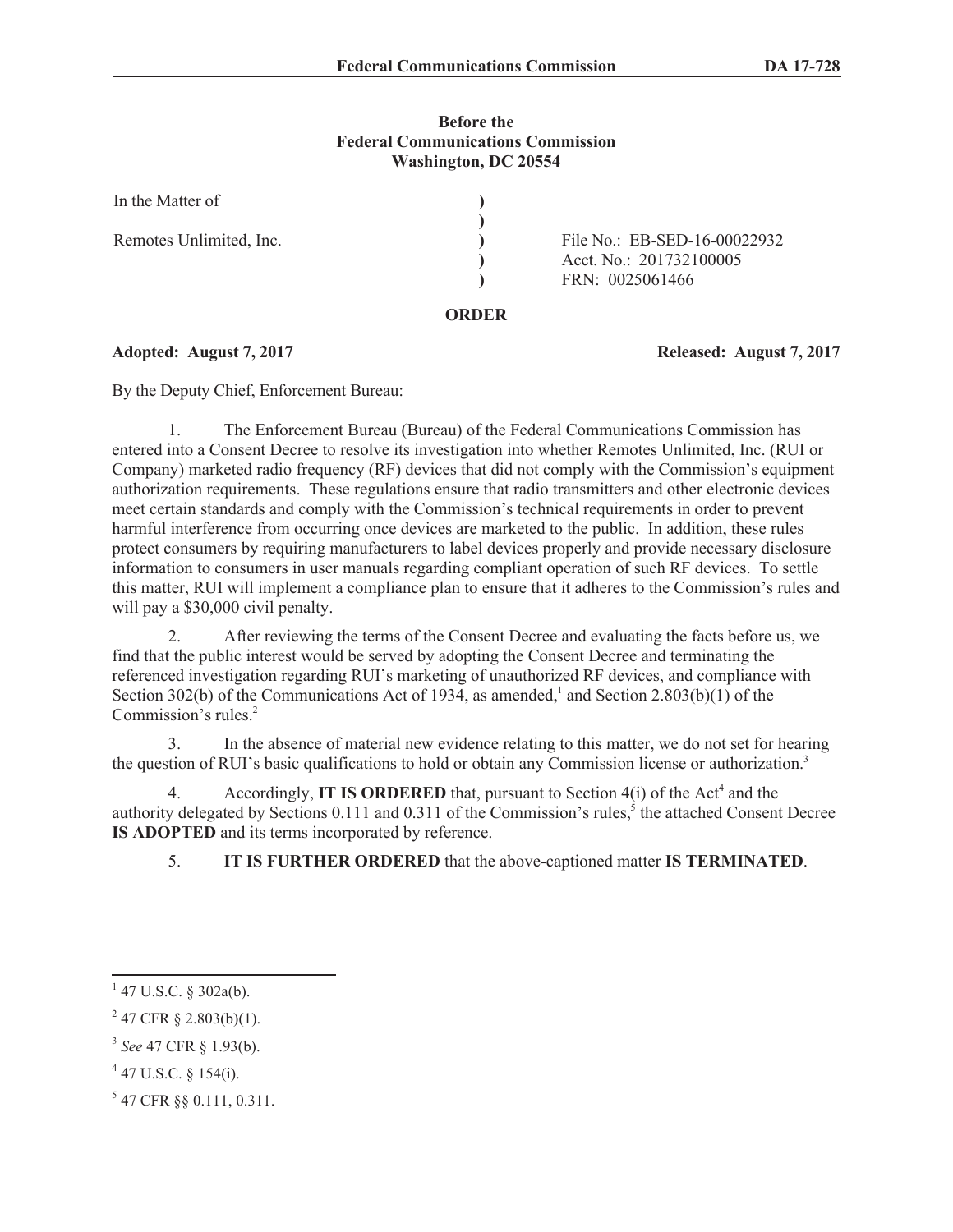6. **IT IS FURTHER ORDERED** that a copy of this Order and Consent Decree shall be sent by first class mail and certified mail, return receipt requested, to Bruce Gillis, Manager, Remotes Unlimited, Inc., 12999 Murphy Road, Suite A, Stafford, TX 77477, and to Jack K. Goodman, Esq., 1200 New Hampshire Avenue NW, Suite 600, Washington, DC 20036.

## FEDERAL COMMUNICATIONS COMMISSION

Christopher L. Killion Deputy Chief Enforcement Bureau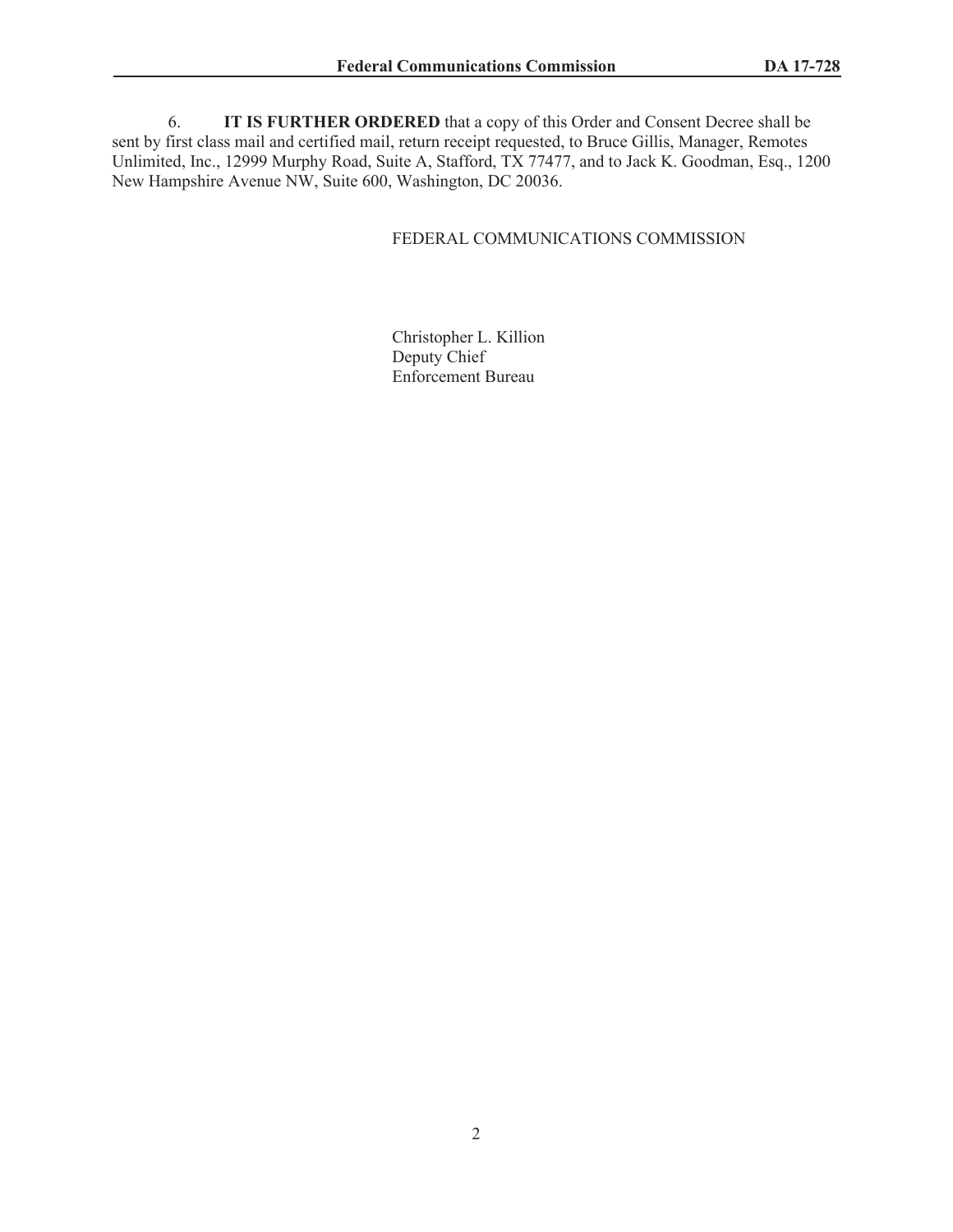### **Before the Federal Communications Commission Washington, DC 20554**

| In the Matter of        |                              |
|-------------------------|------------------------------|
|                         |                              |
| Remotes Unlimited, Inc. | File No.: EB-SED-16-00022932 |
|                         | Acct. No.: 201732100005      |
|                         | FRN: 0025061466              |

#### **CONSENT DECREE**

1. The Enforcement Bureau of the Federal Communications Commission and Remotes Unlimited, Inc. (RUI or Company), by their authorized representatives, hereby enter into this Consent Decree for the purpose of terminating the Enforcement Bureau's investigation into whether RUI violated Section 302(b) of the Communications Act of 1934, as amended,<sup>1</sup> and Section 2.803(b)(1) of the Commission's rules<sup>2</sup> in connection with the Company's marketing of unauthorized radio frequency devices.

# **I. DEFINITIONS**

- 2. For the purposes of this Consent Decree, the following definitions shall apply:
	- (a) "Act" means the Communications Act of 1934, as amended.<sup>3</sup>
	- (b) "Adopting Order" means an order of the Bureau adopting the terms of this Consent Decree without change, addition, deletion, or modification.
	- (c) "RUI" or "Company" means Remotes Unlimited, Inc. and its affiliates, subsidiaries, predecessors-in-interest, and successors-in-interest.
	- (d) "Bureau" means the Enforcement Bureau of the Federal Communications Commission.
	- (e) "Commission" and "FCC" mean the Federal Communications Commission and all of its bureaus and offices.
	- (f) "Communications Laws" means collectively, the Act, the Rules, and the published and promulgated orders and decisions of the Commission to which RUI is subject by virtue of its business activities, including but not limited to the Equipment Authorization and Marketing Rules.
	- (g) "Compliance Plan" means the compliance obligations, program, and procedures described in this Consent Decree at paragraph 13.
	- (h) "Covered Employees" means all employees and agents of RUI who perform, or supervise, oversee, or manage the performance of, duties that relate to RUI's responsibilities under the Communications Laws, including the Equipment Authorization and Marketing Rules.

 $1$  47 U.S.C. § 302a(b).

 $2\,47$  CFR § 2.803(b)(1).

<sup>3</sup> 47 U.S.C. § 151 *et seq.*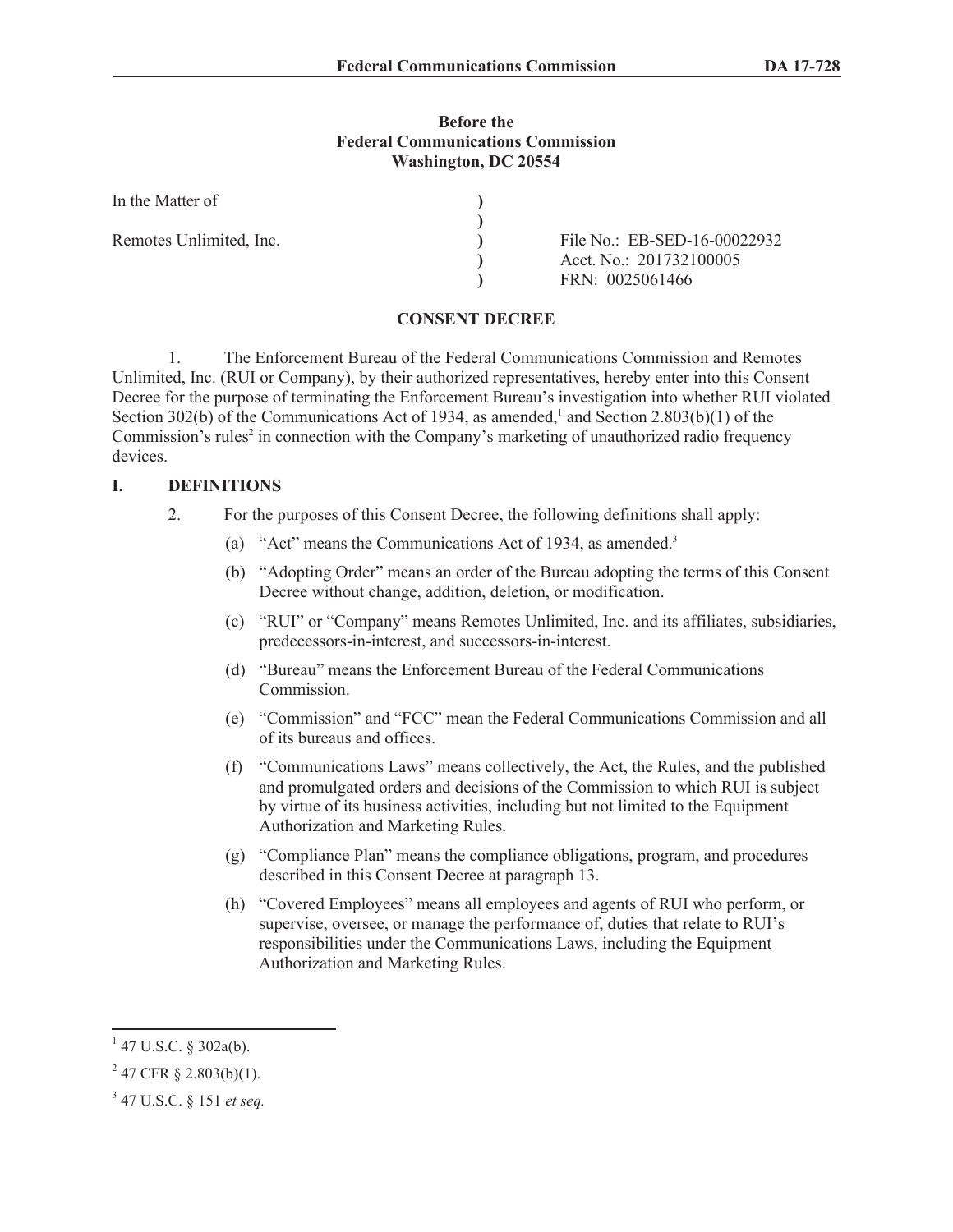- (i) "Effective Date" means the date by which both the Bureau and RUI have signed the Consent Decree.
- (j) "Equipment Authorization and Marketing Rules" means Section 302(b) the Act;<sup>4</sup> Section 2.803 of the Commission's rules;<sup>5</sup> and other provisions of the Act, the Rules, and Commission orders related to the authorization of radio frequency devices and the marketing of such devices.
- (k) "Investigation" means the investigation commenced by the Bureau's February 24, 2017 Letter of Inquiry regarding whether the marketing of certain radio frequency devices by RUI complied with the Equipment Authorization and Marketing Rules.<sup>6</sup>
- (l) "Operating Procedures" means the standard internal operating procedures and compliance policies established by RUI to implement the Compliance Plan.
- (m) "Parties" means RUI and the Bureau, each of which is a "Party."
- (n) "Rules" means the Commission's regulations found in Title 47 of the Code of Federal Regulations.

# **II. BACKGROUND**

3. Section 302 of the Act authorizes the Commission to promulgate reasonable regulations to minimize harmful interference by equipment that emits radio frequency energy.<sup>7</sup> Specifically, Section 302(b) of the Act provides that "[n]o person shall manufacture, import, sell, offer for sale, or ship devices or home electronic equipment and systems, or use devices, which fail to comply with regulations promulgated pursuant to this section."<sup>8</sup> The purpose of Section 302 of the Act is to ensure that radio transmitters and other electronic devices meet certain standards to control interference before they reach the market.

4. The Commission carries out its responsibilities under Section 302 of the Act in two ways. First, the Commission establishes technical requirements for transmitters and other equipment to minimize their potential for causing interference to authorized radio services. Second, the Commission administers an equipment authorization program to ensure that equipment reaching the market in the United States complies with the technical and administrative requirements set forth in the Commission's rules. The equipment authorization program requires, among other things, that radio frequency devices must be tested for compliance with the applicable technical requirements prior to marketing.<sup>9</sup> In that regard, Section 2.803(b) of the Rules prohibits the marketing of radio frequency devices unless the device has first been properly authorized, identified, and labeled in accordance with the Rules, with limited exceptions.<sup>10</sup>

 $^{7}$  47 U.S.C. § 302a.

8 *Id*. § 302a(b).

<sup>10</sup> *See id.* § 2.803(b), (c).

 $4$  47 U.S.C. § 302a(b).

 $547$  CFR  $\S$  2.803.

<sup>&</sup>lt;sup>6</sup> See Letter from Aspasia Paroutsas, Acting Chief, Spectrum Enforcement Division, FCC Enforcement Bureau, to Bruce Gillis, Manager, Remotes Unlimited, Inc. (Feb. 24, 2017) (on file in EB-SED-16-00022932).

<sup>&</sup>lt;sup>9</sup> "Marketing" includes the "sale or lease, or offering for sale or lease, including advertising for sale or lease, or importation, shipment, or distribution for the purpose of selling or leasing or offering for sale or lease." 47 CFR § 2.803(a)*.*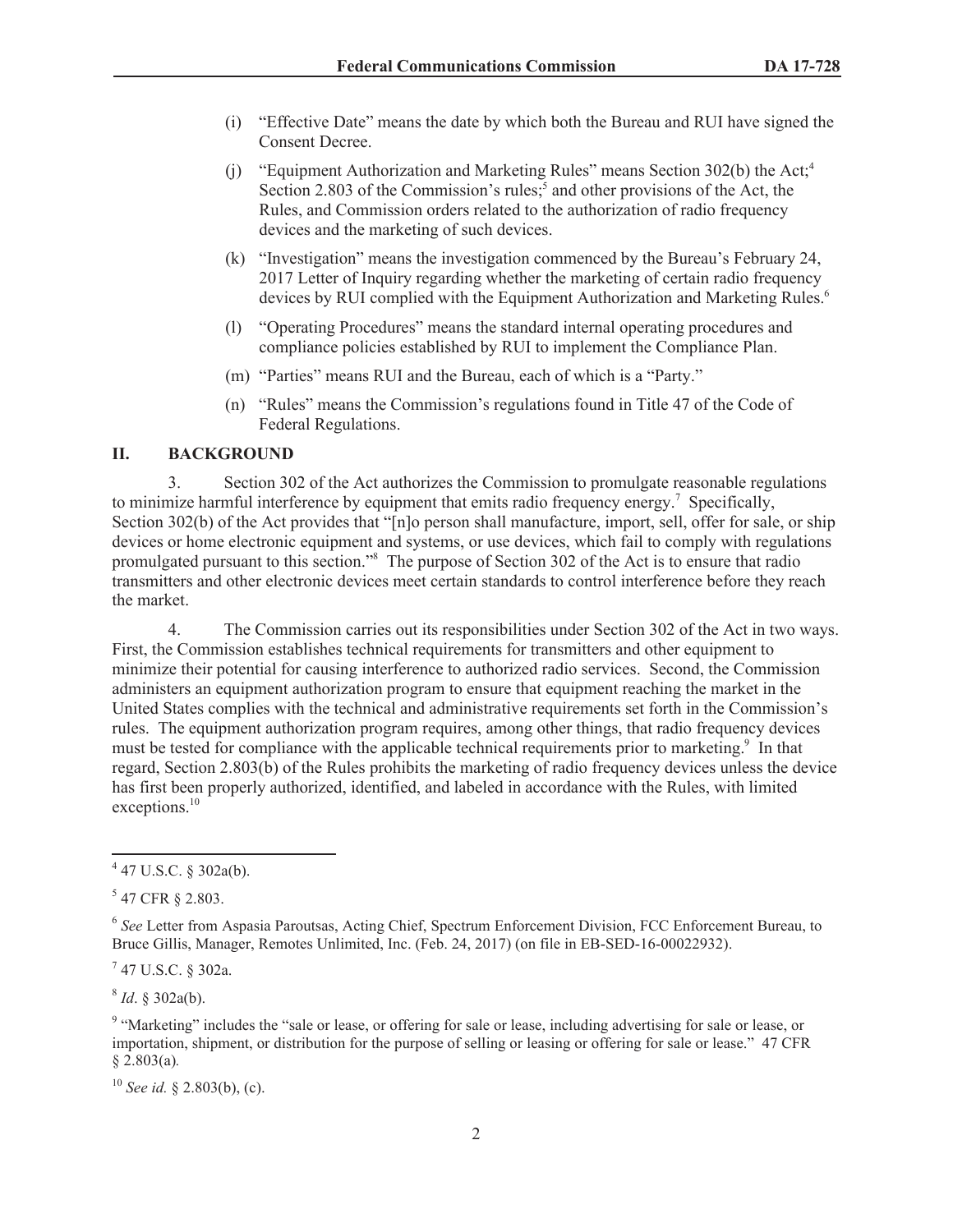5. RUI is a privately-held company that sells remote control transmitters for both factory remote keyless entry (RKE) and aftermarket car alarm systems. RUI was reportedly marketing several RKE devices in violation of the Commission's equipment authorization and equipment marketing rules. Subsequently, on February 24, 2017, the Bureau's Spectrum Enforcement Division issued a Letter of Inquiry (LOI) to RUI, directing it to submit a sworn written response to a series of questions relating to RUI's marketing of certain RKE devices in the United States.<sup>11</sup> Under the Commission's rules, these RKE devices are considered intentional radiators and must comply with the Commission's equipment authorization procedures and the relevant technical rules.<sup>12</sup> During the course of the investigation, the evidence revealed that RUI for a period of more than one year knowingly marketed RKE models without the proper equipment authorization.<sup>13</sup> However, RUI had resolved all matters relating to its noncompliance with the Commission's equipment authorization and marketing rules prior to receipt of the LOI, and the Commission has received no reports that any of the devices RUI marketed have been found to be non-compliant with the applicable technical requirements.<sup>14</sup>

6. The Bureau and RUI negotiated the following terms and conditions of settlement and hereby enter into this Consent Decree as provided herein.

# **III. TERMS OF AGREEMENT**

7. **Adopting Order**. The provisions of this Consent Decree shall be incorporated by the Bureau in an Adopting Order.

8. **Jurisdiction**. RUI agrees that the Bureau has jurisdiction over it and the matters contained in this Consent Decree and has the authority to enter into and adopt this Consent Decree.

9. **Effective Date; Violations**. The Parties agree that this Consent Decree shall become effective on the Effective Date as defined herein. As of the Effective Date, the Parties agree that this Consent Decree shall have the same force and effect as any other order of the Commission.

10. **Termination of Investigation**. In express reliance on the covenants and representations in this Consent Decree and to avoid further expenditure of public resources, the Bureau agrees to terminate the Investigation. In consideration for the termination of the Investigation, RUI agrees to the terms, conditions, and procedures contained herein. The Bureau further agrees that, in the absence of new material evidence, it will not use the facts developed in the Investigation through the Effective Date, or the existence of this Consent Decree, to institute, on its own motion, any new proceeding, formal or informal, or take any action on its own motion against RUI concerning the matters that were the subject of the Investigation. The Bureau also agrees that, in the absence of new material evidence, it will not use the facts developed in the Investigation through the Effective Date, or the existence of this Consent Decree, to institute on its own motion any proceeding, formal or informal, or to set for hearing the question of RUI's basic qualifications to be a Commission licensee or hold Commission licenses or authorizations.<sup>15</sup>

<sup>11</sup> *See supra* note 6.

<sup>12</sup> 47 CFR §§ 2.803, 15.201.

<sup>&</sup>lt;sup>13</sup> Letter from Jack N. Goodman, Esq., Counsel for Remotes Unlimited, to Marlene Dortch, Secretary, Federal Communications Commission (Apr. 7, 2017) at 2 (LOI Response); E-Mail Response from Jack N. Goodman, Esq., Counsel for Remotes Unlimited, Inc., to Eric Ehrenreich, Salomon Satche, and JoAnn Lucanik, Spectrum Enforcement Division, FCC Enforcement Bureau (May 17, 2017, 17:54 ET) at 1-2 (E-mail Inquiry Response).

 $14$  LOI Response at 7; E-mail Inquiry Response at 1-2.

<sup>15</sup> *See* 47 CFR § 1.93(b).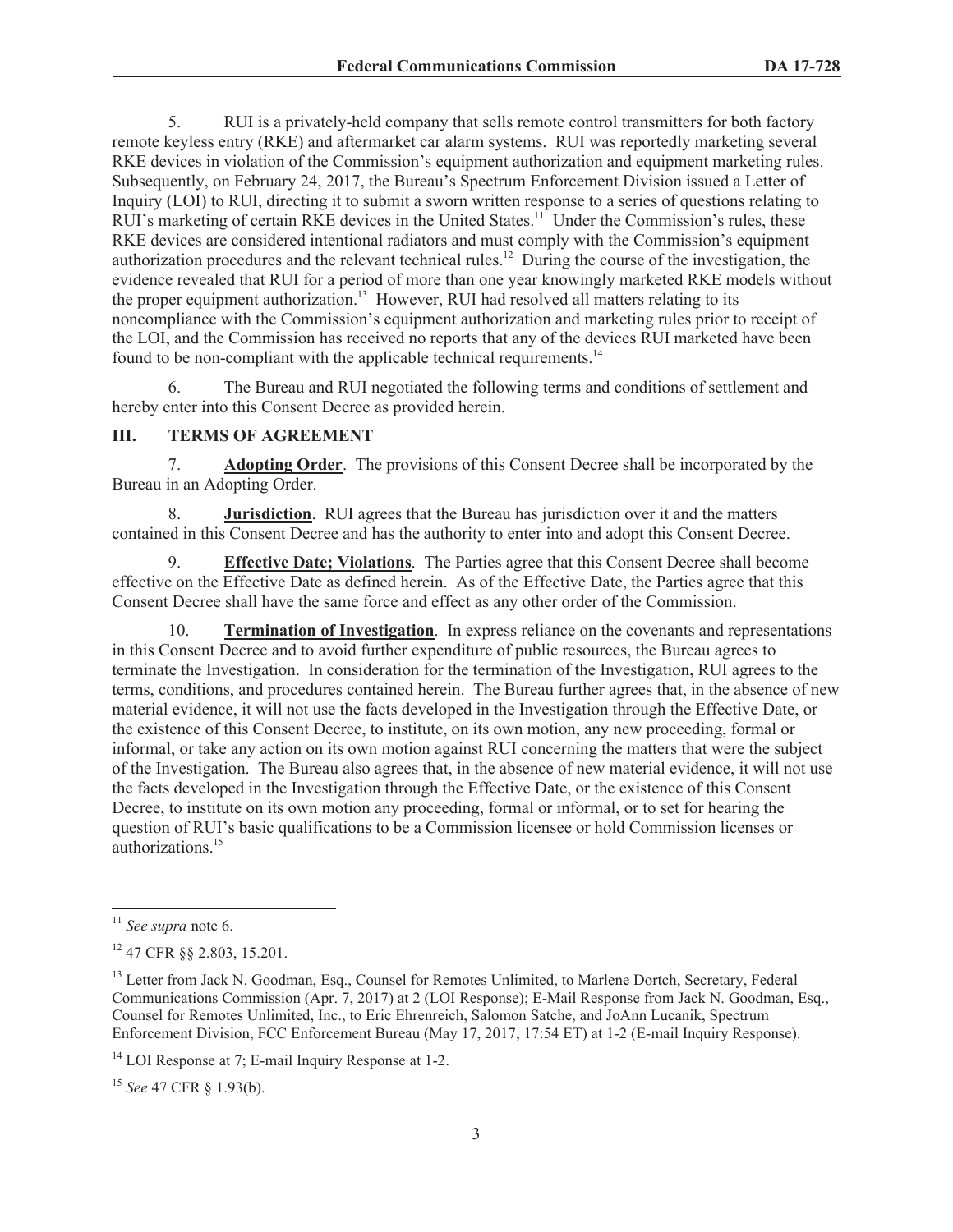11. **Admission of Liability**. RUI admits for the purpose of this Consent Decree and for Commission civil enforcement purposes, and in express reliance on the provisions of paragraph 10, herein, that its actions set forth in paragraph 5, herein, violated the Equipment Authorization and Marketing Rules.

12. **Compliance Officer**. Within thirty (30) calendar days after the Effective Date, RUI shall designate a senior corporate manager with the requisite corporate and organizational authority to serve as a Compliance Officer and to discharge the duties set forth below. The person designated as the Compliance Officer shall be responsible for developing, implementing, and administering the Compliance Plan and ensuring that RUI complies with the terms and conditions of the Compliance Plan and this Consent Decree. In addition to the general knowledge of the Communications Laws necessary to discharge his or her duties under this Consent Decree, the Compliance Officer shall have specific knowledge of the Equipment Authorization and Marketing Rules prior to assuming his or her duties.

13. **Compliance Plan**. For purposes of settling the matters set forth herein, RUI agrees that it shall, within sixty (60) calendar days after the Effective Date, develop and implement a Compliance Plan designed to ensure future compliance with the Communications Laws and with the terms and conditions of this Consent Decree. With respect to the Equipment Authorization and Marketing Rules, RUI will implement, at a minimum, the following procedures:

- (a) **Operating Procedures**. Within sixty (60) calendar days after the Effective Date, RUI shall establish Operating Procedures that all Covered Employees must follow to help ensure RUI compliance with the Equipment Authorization and Marketing Rules. RUI's Operating Procedures shall include internal procedures and policies specifically designed to ensure compliance with Section 2.803 of the Commission's rules<sup>16</sup> and with applicable technical standards.
- (b) **Compliance Manual**. Within sixty (60) calendar days after the Effective Date, the Compliance Officer shall develop and distribute a Compliance Manual to all Covered Employees. The Compliance Manual shall set forth the Equipment Authorization and Marketing Rules and the Operating Procedures that Covered Employees shall follow to help ensure RUI's compliance with those Rules. RUI shall periodically review and revise the Compliance Manual as necessary to ensure that the information set forth therein remains current and accurate. RUI shall distribute any revisions to the Compliance Manual promptly to all Covered Employees.
- (c) **Compliance Training Program**. RUI shall establish and implement a Compliance Training Program to ensure compliance with the Equipment Authorization and Marketing Rules and the Operating Procedures. As part of the Compliance Training Program, Covered Employees shall be advised of RUI's obligation to report any noncompliance with the Equipment Authorization and Marketing Rules under paragraph 14 of this Consent Decree and shall be instructed on how to disclose noncompliance to the Compliance Officer. All Covered Employees shall be trained pursuant to the Compliance Training Program within sixty (60) calendar days after the Effective Date, except that any person who becomes a Covered Employee at any time after the initial Compliance Training Program shall be trained within thirty (30) calendar days after the date such person becomes a Covered Employee. RUI shall repeat compliance training on an annual basis, and shall periodically review and

<sup>&</sup>lt;sup>16</sup> *See supra* note 9 and accompanying text.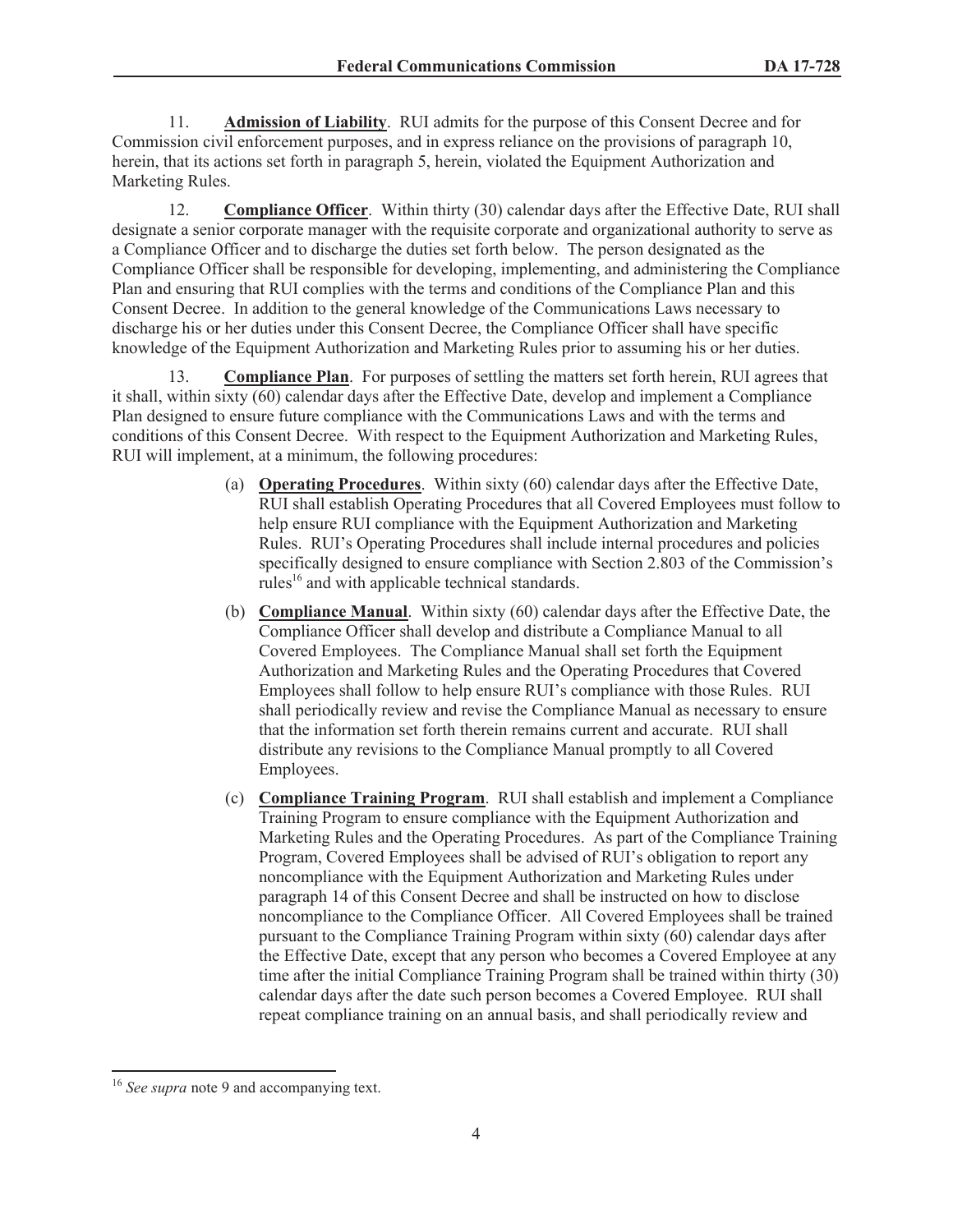revise the Compliance Training Program as necessary to ensure that it remains current and complete and to enhance its effectiveness.

14. **Reporting Noncompliance**. RUI shall report any noncompliance with the Equipment Authorization and Marketing Rules and with the terms and conditions of this Consent Decree within fifteen (15) calendar days after discovery of such noncompliance. Such reports shall include an explanation of: (i) each instance of noncompliance; (ii) the steps that RUI has taken or will take to remedy such noncompliance; (iii) the schedule on which such remedial actions will be taken; and (iv) the steps that RUI has taken or will take to prevent the recurrence of any such noncompliance. All reports of noncompliance shall be submitted to Aspasia A. Paroutsas, Chief, Spectrum Enforcement Division, Enforcement Bureau, Federal Communications Commission, 445 12th Street, SW, Rm. 4C-224, Washington, DC 20554, with copies submitted electronically to Eric Ehrenreich at Eric.Ehrenreich@fcc.gov, and JoAnn Lucanik at JoAnn.Lucanik@fcc.gov.

15. **Compliance Reports**. RUI shall file compliance reports with the Commission ninety (90) calendar days after the Effective Date, twelve (12) months after the Effective Date, twenty-four (24) months after the Effective Date, and thirty-six (36) months after the Effective Date.

- (a) Each Compliance Report shall include a detailed description of RUI's efforts during the relevant period to comply with the terms and conditions of this Consent Decree and the Equipment Authorization and Marketing Rules. In addition, each Compliance Report shall include a certification by the Compliance Officer, as an agent of and on behalf of RUI, stating that the Compliance Officer has personal knowledge that RUI: (i) has established and implemented the Compliance Plan; (ii) has utilized the Operating Procedures since the implementation of the Compliance Plan; and (iii) is not aware of any instances of noncompliance with the terms and conditions of this Consent Decree, including the reporting obligations set forth in paragraph 14 of this Consent Decree.
- (b) The Compliance Officer's certification shall be accompanied by a statement explaining that his/her personal knowledge is the basis for such certification and shall comply with Section 1.16 of the Rules and be subscribed to as true under penalty of perjury in substantially the form set forth therein.<sup>17</sup>
- (c) If the Compliance Officer cannot provide the requisite certification, the Compliance Officer, as an agent of and on behalf of RUI, shall provide the Commission with an explanation of the reason(s) why and describe: (i) each instance of noncompliance; (ii) the steps that RUI has taken or will take to remedy such noncompliance, including the schedule on which proposed remedial actions will be taken; and (iii) the steps that RUI has taken or will take to prevent the recurrence of any such noncompliance, including the schedule on which such preventive action will be taken.
- (d) All Compliance Reports shall be submitted to Aspasia A. Paroutsas, Chief, Spectrum Enforcement Division, Enforcement Bureau, Federal Communications Commission, 445 12th Street, SW, Rm. 4C-224, Washington, DC 20554, with copies submitted electronically to Eric Ehrenreich at Eric.Ehrenreich@fcc.gov, and JoAnn Lucanik at JoAnn.Lucanik@fcc.gov.

16. **Termination Date**. Unless stated otherwise, the requirements set forth in paragraphs 12 through 15 of this Consent Decree shall expire thirty-six (36) months after the Effective Date.

<sup>17</sup> 47 CFR § 1.16.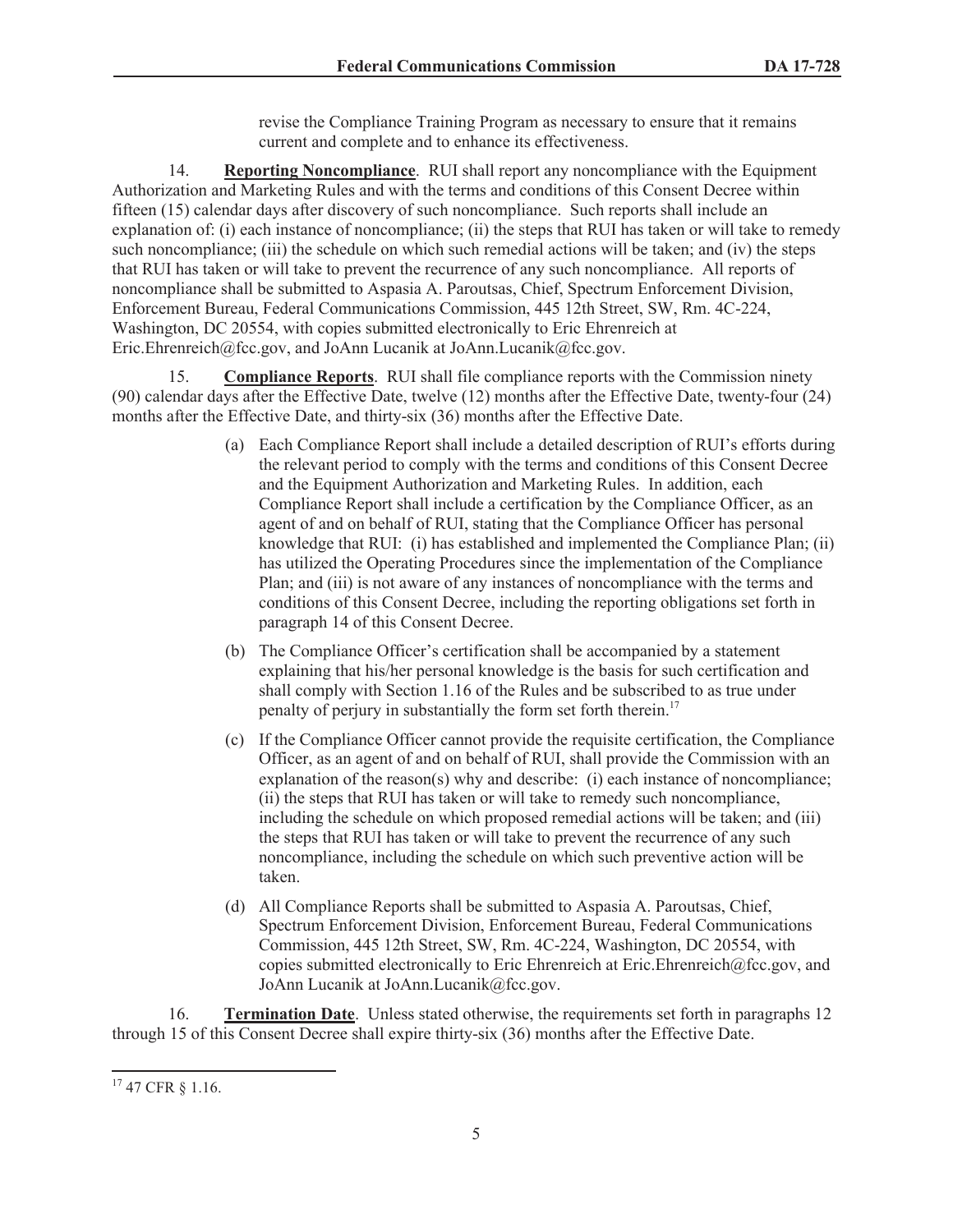17. **Civil Penalty**. RUI will pay a civil penalty to the United States Treasury in the amount of thirty thousand dollars (\$30,000). Such payment shall be made in two installments (each an Installment Payment). The first Installment Payment in the amount of fifteen thousand dollars (\$15,000) is due on or before thirty (30) calendar days after the Effective Date. The second Installment Payment in the amount of fifteen thousand dollars (\$15,000) is due on or before sixty (60) calendar days after the Effective Date. RUI acknowledges and agrees that upon execution of this Consent Decree, the civil penalty and each Installment Payment shall become a "Claim" or "Debt" as defined in 31 U.S.C. § 3701(b)(1).<sup>18</sup> Upon an Event of Default (as defined below), all procedures for collection as permitted by law, may, at the Commission's discretion, be initiated. RUI shall send electronic notification of payment to Eric Ehrenreich at Eric.Ehrenreich@fcc.gov, JoAnn Lucanik at JoAnn.Lucanik@fcc.gov, and Samantha Peoples at Samantha.Peoples@fcc.gov on the date said payment is made. The payment must be made by check or similar instrument, wire transfer, or credit card, and must include the Account Number and FRN referenced in the caption of the Adopting Order. Regardless of the form of payment, a completed FCC Form 159 (Remittance Advice) must be submitted.<sup>19</sup> When completing the FCC Form 159, enter the Account Number in block number 23A (call sign/other ID) and enter the letters "FORF" in block number 24A (payment type code). Below are additional instructions that should be followed based on the form of payment selected:

- · Payment by check or money order must be made payable to the Federal Communications Commission. Such payments (along with the completed FCC Form 159) must be mailed to Federal Communications Commission, P.O. Box 979088, St. Louis, MO 63197-9000, or sent via overnight mail to U.S. Bank – Government Lockbox #979088, SL-MO-C2-GL, 1005 Convention Plaza, St. Louis, MO 63101.
- Payment by wire transfer must be made to ABA Number 021030004, receiving bank TREAS/NYC, and Account Number 27000001. To complete the wire transfer and ensure appropriate crediting of the wired funds, a completed FCC Form 159 must be faxed to U.S. Bank at (314) 418-4232 on the same business day the wire transfer is initiated.
- · Payment by credit card must be made by providing the required credit card information on FCC Form 159 and signing and dating the form to authorize the credit card payment. The completed FCC Form 159 must then be mailed to Federal Communications Commission, P.O. Box 979088, St. Louis, MO 63197-9000, or sent via overnight mail to U.S. Bank – Government Lockbox #979088, SL-MO-C2-GL, 1005 Convention Plaza, St. Louis, MO 63101.

Questions regarding payment procedures should be addressed to the Financial Operations Group Help Desk by phone, 1-877-480-3201, or by e-mail, ARINQUIRIES@fcc.gov.

18. **Event of Default**. RUI agrees that an Event of Default shall occur upon the failure by RUI to pay the full amount of any Installment Payment on or before the due date specified in this Consent Decree.

19. **Interest, Charges for Collection, and Acceleration of Maturity Date**. After an Event of Default has occurred under this Consent Decree, the then unpaid amount of the civil penalty shall accrue interest, computed using the U.S. Prime Rate in effect on the date of the Event of Default plus 4.75 percent, from the date of the Event of Default until payment in full. Upon an Event of Default, the then unpaid amount of the civil penalty, together with interest, any penalties permitted and/or required by law,

<sup>&</sup>lt;sup>18</sup> Debt Collection Improvement Act of 1996, Pub. L. No. 104-134, 110 Stat. 1321,1358 (Apr. 26, 1996).

 $19$  An FCC Form 159 and detailed instructions for completing the form may be obtained at http://www.fcc.gov/Forms/Form159/159.pdf.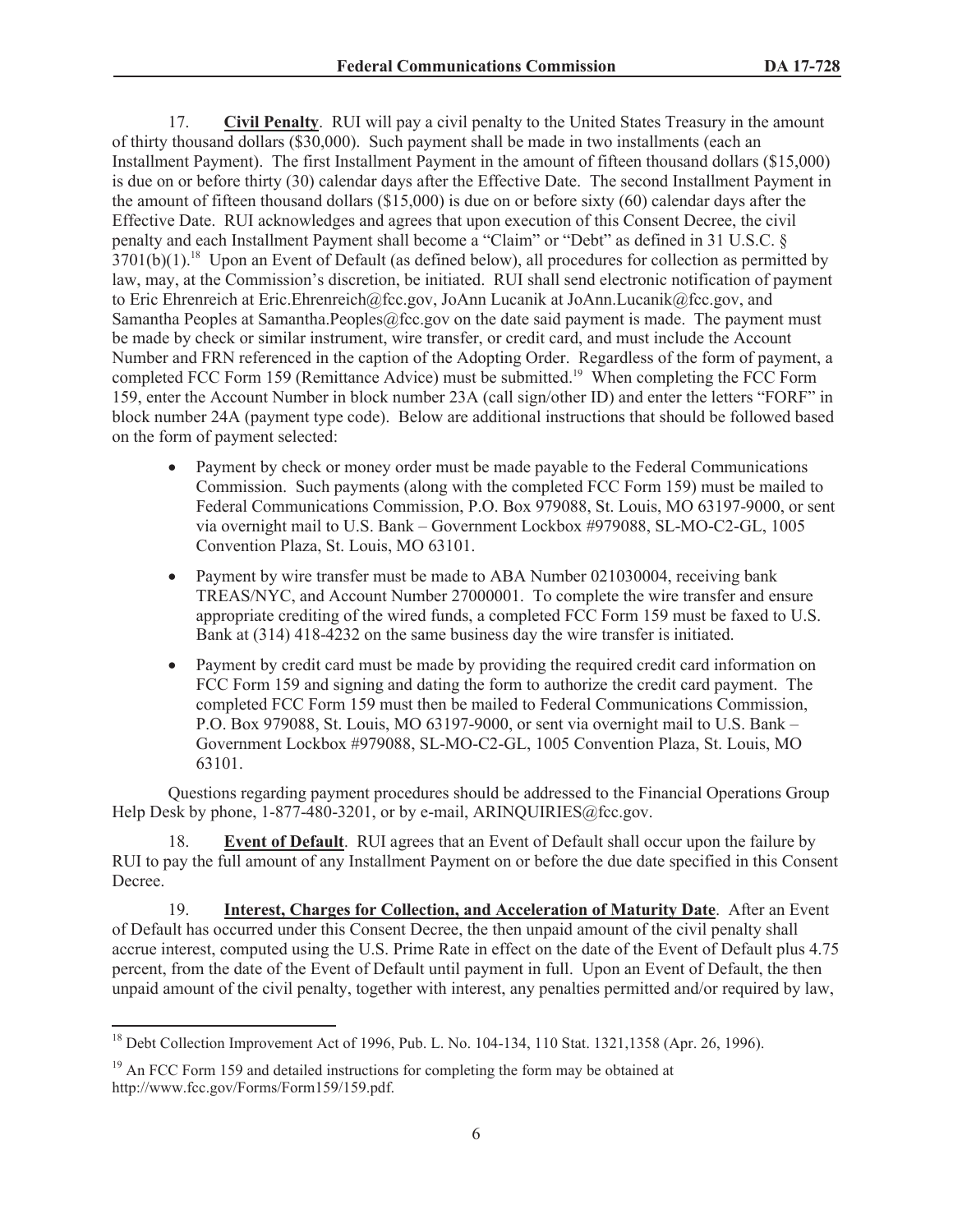including but not limited to 31 U.S.C. § 3717 and administrative charges, plus the costs of collection, litigation, and attorneys' fees, shall become immediately due and payable, without notice, presentment, demand, protest, or notice of protest of any kind, all of which are waived by RUI.

20. **Waivers**. As of the Effective Date, RUI waives any and all rights it may have to seek administrative or judicial reconsideration, review, appeal or stay, or to otherwise challenge or contest the validity of this Consent Decree and the Adopting Order. RUI shall retain the right to challenge Commission interpretation of the Consent Decree or any terms contained herein. If either Party (or the United States on behalf of the Commission) brings a judicial action to enforce the terms of the Consent Decree or the Adopting Order, neither RUI nor the Commission shall contest the validity of the Consent Decree or the Adopting Order, and RUI shall waive any statutory right to a trial *de novo*. RUI hereby agrees to waive any claims it may otherwise have under the Equal Access to Justice Act<sup>20</sup> relating to the matters addressed in this Consent Decree.

21. **Severability**. The Parties agree that if any of the provisions of the Consent Decree shall be held unenforceable by any court of competent jurisdiction, such unenforceability shall not render unenforceable the entire Consent Decree, but rather the entire Consent Decree shall be construed as if not containing the particular unenforceable provision or provisions, and the rights and obligations of the Parties shall be construed and enforced accordingly.

**Invalidity**. In the event that this Consent Decree in its entirety is rendered invalid by any court of competent jurisdiction, it shall become null and void and may not be used in any manner in any legal proceeding.

23. **Subsequent Rule or Order**. The Parties agree that if any provision of the Consent Decree conflicts with any subsequent Rule or Order adopted by the Commission (except an Order specifically intended to revise the terms of this Consent Decree to which RUI does not expressly consent) that provision will be superseded by such Rule or Order.

24. **Successors and Assigns**. RUI agrees that the provisions of this Consent Decree shall be binding on its successors, assigns, and transferees.

25. **Final Settlement**. The Parties agree and acknowledge that this Consent Decree shall constitute a final settlement between the Parties with respect to the Investigation.

26. **Modifications**. This Consent Decree cannot be modified without the advance written consent of both Parties.

27. **Paragraph Headings**. The headings of the paragraphs in this Consent Decree are inserted for convenience only and are not intended to affect the meaning or interpretation of this Consent **Decree** 

28. **Authorized Representative**. Each Party represents and warrants to the other that it has full power and authority to enter into this Consent Decree. Each person signing this Consent Decree on behalf of a Party hereby represents that he or she is fully authorized by the Party to execute this Consent Decree and to bind the Party to its terms and conditions.

<sup>20</sup> *See* 5 U.S.C. § 504; 47 CFR §§ 1.1501–1.1530.